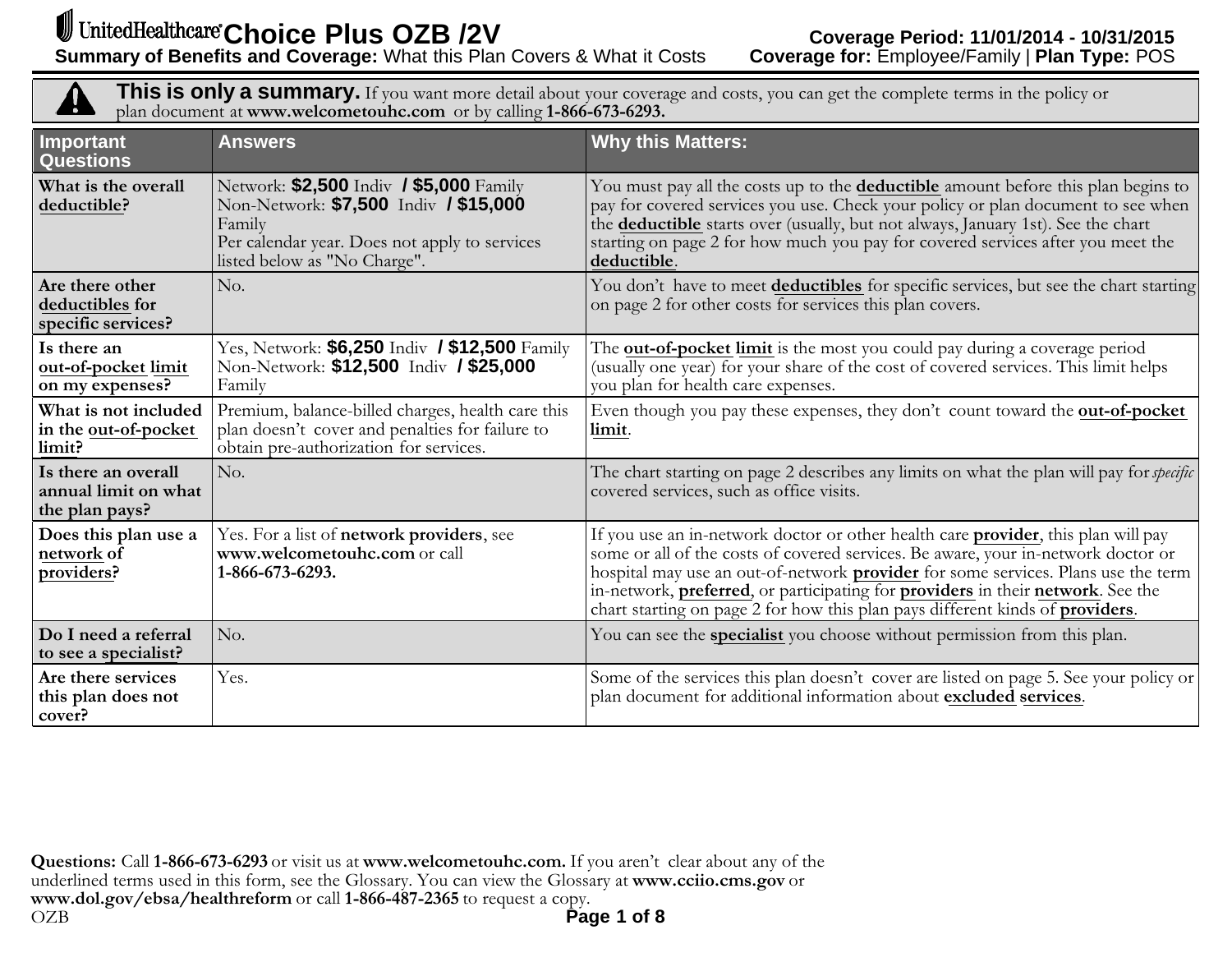- **Copayments** are fixed dollar amounts (for example, \$15) you pay for covered health care, usually when you receive the service.
	- **Coinsurance** is*your* share of the costs of <sup>a</sup> covered service, calculated as <sup>a</sup> percent of the **allowed amount** for the service. For example, if the plan's **allowed amount** for an overnight hospital stay is \$1,000, your **coinsurance** payment of 20% would be \$200. This may change if you haven't met your **deductible**.
	- The amount the plan pays for covered services is based on the **allowed amount**. If an out-of-network **provider** charges more than the **allowed amount**, you may have to pay the difference. For example, if an out-of-network hospital charges \$1,500 for an overnight stay and the **allowed amount** is \$1,000, you may have to pay the \$500 difference. (This is called **balance billing**.)
	- This plan may encourage you to use network **providers** by charging you lower **deductibles**, **copayments** and **coinsurance** amounts.

| <b>Common</b><br>Medical Event                                  | <b>Services You May Need</b>                              | <b>Your Cost If</b><br>You Use a<br><b>Network</b><br><b>Provider</b> | <b>Your Cost If</b><br>You Use a<br><b>Non-Network</b><br><b>Provider</b> | <b>Limitations &amp; Exceptions</b>                                                                                                                                                                       |
|-----------------------------------------------------------------|-----------------------------------------------------------|-----------------------------------------------------------------------|---------------------------------------------------------------------------|-----------------------------------------------------------------------------------------------------------------------------------------------------------------------------------------------------------|
| If you visit a<br>health care<br>provider's office<br>or clinic | Primary care visit to treat an<br>injury or illness       | \$35 copay per<br>visit, after ded                                    | 30% co-ins, after<br>ded                                                  | If you receive services in addition to office visit, additional<br>copays, deductibles, or co-ins may apply.                                                                                              |
|                                                                 | Specialist visit                                          | \$70 copay per<br>visit, after ded                                    | 30% co-ins, after<br>ded                                                  | If you receive services in addition to office visit, additional<br>copays, deductibles, or co-ins may apply.                                                                                              |
|                                                                 | Other practitioner office visit                           | \$35 copay per<br>visit, after ded                                    | 30% co-ins, after<br>ded                                                  | Cost Share applies for only Manipulative (Chiropractic) Services<br>and is limited to 20 visits per policy period.<br>Pre-Authorization required for non-network or benefit reduces<br>to 50% of allowed. |
|                                                                 | Preventive<br>care/screening/immunizati-<br><sub>on</sub> | No Charge                                                             | $30\%$ co-ins, after<br>$ded *$                                           | Includes preventive health services specified in the health care<br>reform law.<br>*Deductible/co-ins may not apply to certain services.                                                                  |
| If you have a test                                              | Diagnostic test (x-ray, blood<br>work)                    | 0% co-ins, after<br>ded                                               | 30% co-ins, after<br>ded                                                  | Pre-Authorization required for non-network for sleep studies or<br>benefit reduces to 50% of allowed.                                                                                                     |
|                                                                 | Imaging (CT/PET scans,<br>MRI <sub>s</sub> )              | $0\%$ co-ins, after<br>ded                                            | 30% co-ins, after<br>ded                                                  | Pre-Authorization required for non-network or benefit reduces<br>to 50% of allowed.                                                                                                                       |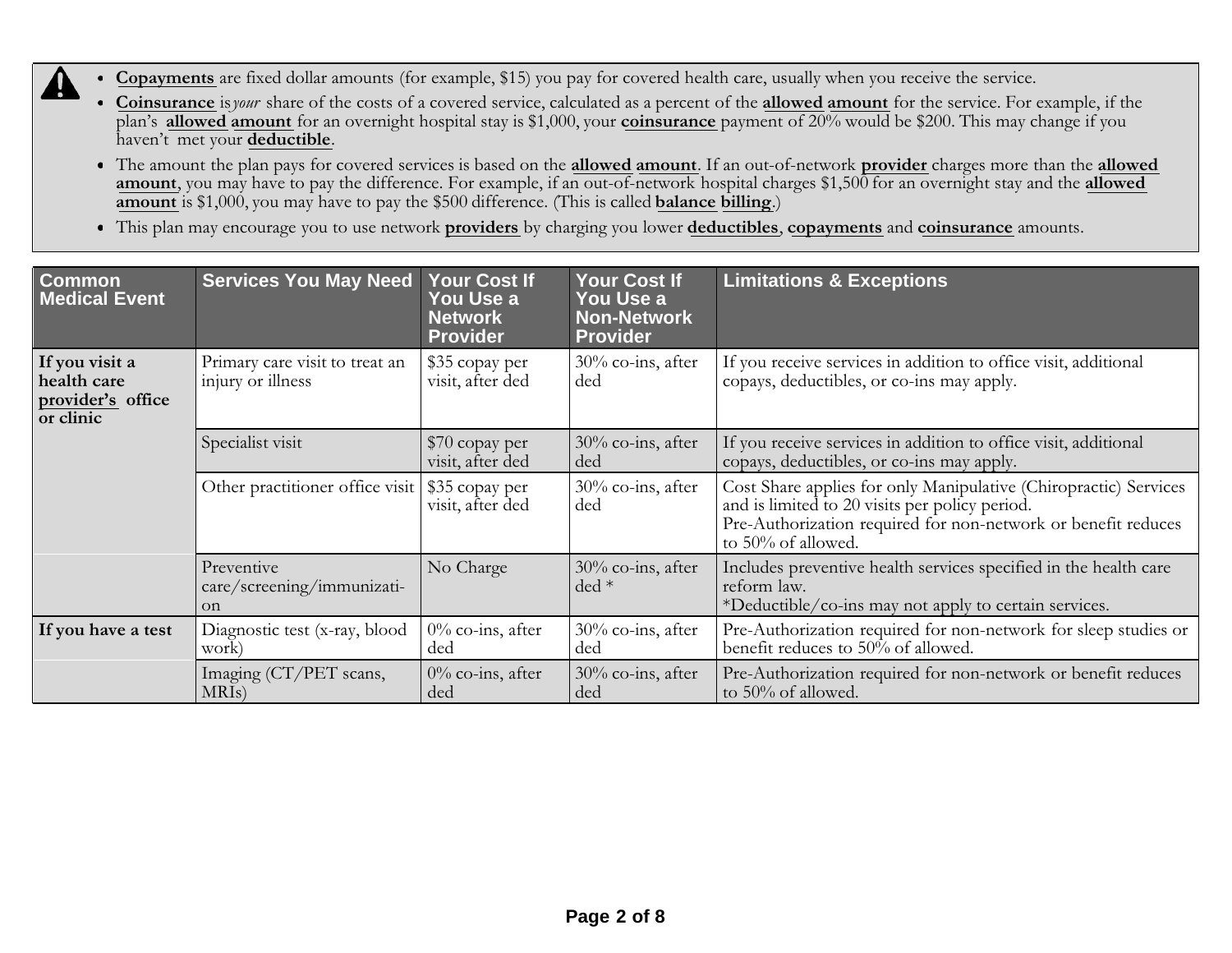| Common<br><b>Medical Event</b>                                                                                                           | <b>Services You May Need</b>                                | <b>Your Cost If</b><br>You Use a<br><b>Network</b><br><b>Provider</b>                                                                                  | <b>Your Cost If</b><br>You Use a<br><b>Non-Network</b><br><b>Provider</b> | <b>Limitations &amp; Exceptions</b>                                                                                                                                                                                                                                              |
|------------------------------------------------------------------------------------------------------------------------------------------|-------------------------------------------------------------|--------------------------------------------------------------------------------------------------------------------------------------------------------|---------------------------------------------------------------------------|----------------------------------------------------------------------------------------------------------------------------------------------------------------------------------------------------------------------------------------------------------------------------------|
| If you need drugs<br>to treat your<br>illness or<br>condition                                                                            | Tier 1 - Your Lowest-Cost<br>Option                         | Retail: \$10 copay,<br>after ded<br>Mail-Order: \$25<br>copay, after ded                                                                               | Retail: \$10 copay,<br>after ded                                          | Provider means pharmacy for purposes of this section.<br>Retail: Up to a $3\overline{1}$ day supply.<br>Mail-Order: Up to a 90 day supply.<br>You may need to obtain certain drugs, including certain specialty                                                                  |
| More information<br>about prescription<br>drug coverage is<br>available at<br>www.welcometouh-                                           | Tier 2 - Your Midrange-Cost<br>Option                       | Retail: \$35 copay,<br>after ded<br>Mail-Order:<br>\$87.50 copay,<br>after ded                                                                         | Retail: \$35 copay,<br>after ded                                          | drugs, from a pharmacy designated by us.<br>Certain drugs may have a Pre-Authorization requirement or may<br>result in a higher cost.<br>You may be required to use a lower-cost drug(s) prior to<br>benefits under your policy being available for certain prescribed<br>drugs. |
| Tier 3 - Your Highest-Cost<br>Retail: \$60 copay,<br>c.com.<br>after ded<br>after ded<br>Option<br>Mail-Order: \$150<br>copay, after ded | Retail: \$60 copay,                                         | See the website listed for information on drugs covered by your<br>plan. Not all drugs are covered.<br>Tier 1 contraceptives are covered at No Charge. |                                                                           |                                                                                                                                                                                                                                                                                  |
|                                                                                                                                          | Tier 4 (if applicable) -<br>Additional High-Cost<br>Options | Not Applicable                                                                                                                                         | Not Applicable                                                            |                                                                                                                                                                                                                                                                                  |
| If you have<br>outpatient surgery                                                                                                        | Facility fee (e.g., ambulatory<br>surgery center)           | $0\%$ co-ins, after<br>ded                                                                                                                             | 30% co-ins, after<br>ded                                                  | Pre-Authorization required for certain services for non-network<br>or benefit reduces to 50% of allowed.                                                                                                                                                                         |
|                                                                                                                                          | Physician/surgeon fees                                      | $0\%$ co-ins, after<br>ded                                                                                                                             | 30% co-ins, after<br>ded                                                  | None                                                                                                                                                                                                                                                                             |
| If you need<br>immediate<br>medical attention                                                                                            | Emergency room services                                     | \$300 copay per<br>visit, after ded                                                                                                                    | \$300 copay per<br>visit, after ded                                       | Network Deductible applies.                                                                                                                                                                                                                                                      |
|                                                                                                                                          | Emergency medical<br>transportation                         | $0\%$ co-ins, after<br>ded                                                                                                                             | $0\%$ co-ins, after<br>ded                                                | Network Deductible applies.                                                                                                                                                                                                                                                      |
|                                                                                                                                          | Urgent care                                                 | \$100 copay per<br>visit, after ded                                                                                                                    | 30% co-ins, after<br>ded                                                  | If you receive services in addition to urgent care, additional<br>copays, deductibles, or co-ins may apply.                                                                                                                                                                      |
| If you have a<br>hospital stay                                                                                                           | Facility fee (e.g., hospital<br>room)                       | $0\%$ co-ins, after<br>ded                                                                                                                             | 30% co-ins, after<br>ded                                                  | Pre-Authorization required for non-network or benefit reduces<br>to 50% of allowed.                                                                                                                                                                                              |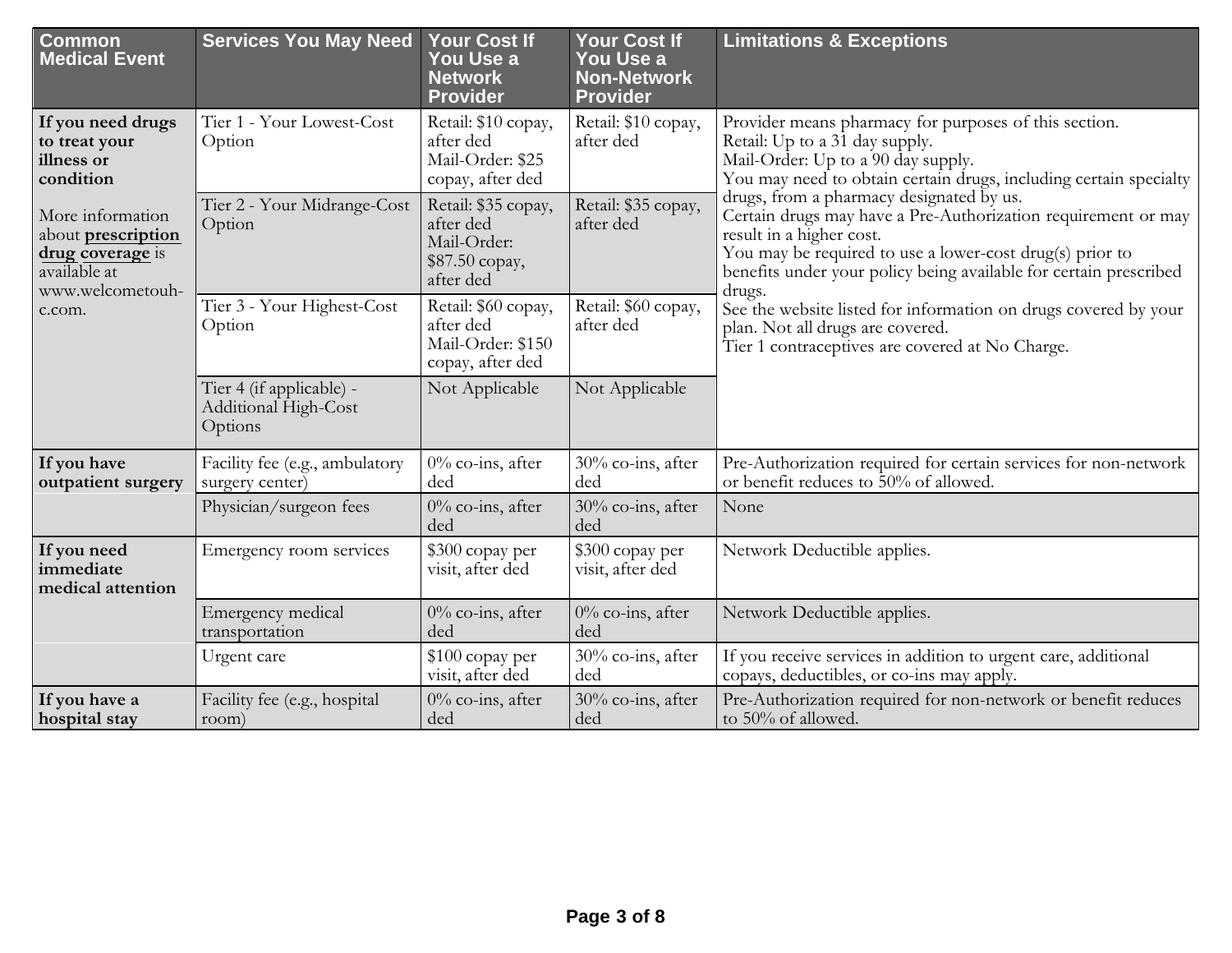| <b>Common</b><br><b>Medical Event</b>                                              | <b>Services You May Need</b>                    | <b>Your Cost If</b><br>You Use a<br><b>Network</b><br><b>Provider</b> | <b>Your Cost If</b><br>You Use a<br><b>Non-Network</b><br><b>Provider</b> | <b>Limitations &amp; Exceptions</b>                                                                                                                                                                              |
|------------------------------------------------------------------------------------|-------------------------------------------------|-----------------------------------------------------------------------|---------------------------------------------------------------------------|------------------------------------------------------------------------------------------------------------------------------------------------------------------------------------------------------------------|
|                                                                                    | Physician/surgeon fees                          | $0\%$ co-ins, after<br>ded                                            | 30% co-ins, after<br>ded                                                  | None                                                                                                                                                                                                             |
| If you have mental<br>health, behavioral<br>health, or<br>substance abuse<br>needs | Mental/Behavioral health<br>outpatient services | \$70 copay per<br>visit, after ded                                    | 30% co-ins, after<br>ded                                                  | Pre-Authorization required for certain services for non-network<br>or benefit reduces to 50% of allowed.                                                                                                         |
|                                                                                    | Mental/Behavioral health<br>inpatient services  | $0\%$ co-ins, after<br>ded                                            | 30% co-ins, after<br>ded                                                  | Pre-Authorization required for non-network or benefit reduces<br>to 50% of allowed.                                                                                                                              |
|                                                                                    | Substance use disorder<br>outpatient services   | \$70 copay per<br>visit, after ded                                    | 30% co-ins, after<br>ded                                                  | Pre-Authorization required for certain services for non-network<br>or benefit reduces to 50% of allowed.                                                                                                         |
|                                                                                    | Substance use disorder<br>inpatient services    | $0\%$ co-ins, after<br>ded                                            | $30\%$ co-ins, after<br>ded                                               | Pre-Authorization required for non-network or benefit reduces<br>to 50% of allowed.                                                                                                                              |
| If you are<br>pregnant                                                             | Prenatal and postnatal care                     | No Charge                                                             | 30% co-ins, after<br>ded                                                  | Additional copays, deductibles, or co-ins may apply depending<br>on services rendered.                                                                                                                           |
|                                                                                    | Delivery and all inpatient<br>services          | $0\%$ co-ins, after<br>ded                                            | 30% co-ins, after<br>ded                                                  | Inpatient Authorization may apply.                                                                                                                                                                               |
| If you need help<br>recovering or have<br>other special<br>health needs            | Home health care                                | $0\%$ co-ins, after<br>ded                                            | 30% co-ins, after<br>ded                                                  | Limited to 60 visits per policy period.<br>Pre-Authorization required for non-network or benefit reduces<br>to 50% of allowed.                                                                                   |
|                                                                                    | Rehabilitation services                         | \$35 copay per<br>outpatient visit,<br>after ded                      | $30\%$ co-ins, after<br>ded                                               | Limits per policy period: Physical, Speech, Occupational,<br>Pulmonary 20 visits. Cardiac 36 visits.<br>Pre-Authorization required for certain services for non-network<br>or benefit reduces to 50% of allowed. |
|                                                                                    | Habilitative services                           | \$35 copay per<br>outpatient visit,<br>after ded                      | 30% co-ins, after<br>ded                                                  | Pre-Authorization required for non-network or benefit reduces<br>to 50% of allowed.<br>Services provided under Rehabilitation services above.                                                                    |
|                                                                                    | Skilled nursing care                            | $0\%$ co-ins, after<br>ded                                            | $30\%$ co-ins, after<br>ded                                               | Limited to 60 days per policy period (combined with Inpatient<br>Rehabilitation).<br>Pre-Authorization required for non-network or benefit reduces<br>to 50% of allowed.                                         |
|                                                                                    | Durable medical equipment                       | $0\%$ co-ins, after<br>ded                                            | 30% co-ins, after<br>ded                                                  | Covers 1 per type of DME (including repair/replace) every 3<br>vears.<br>Pre-Authorization required for non-network DME over \$1,000<br>or no coverage.                                                          |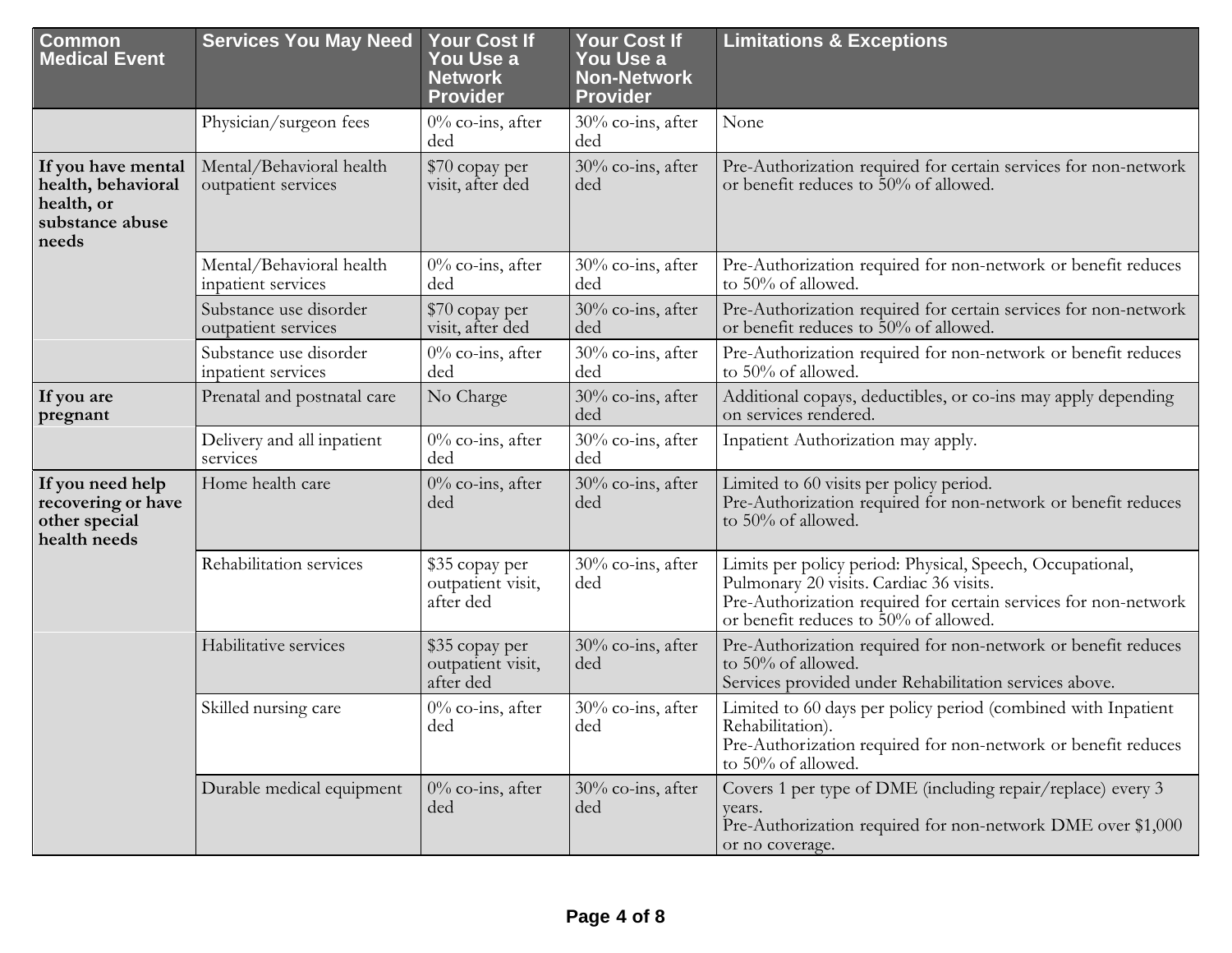| Common<br><b>Medical Event</b>            | <b>Services You May Need</b> | <b>Your Cost If</b><br>You Use a<br><b>Network</b><br><b>Provider</b> | <b>Your Cost If</b><br>You Use a<br><b>Non-Network</b><br><b>Provider</b> | <b>Limitations &amp; Exceptions</b>                                                           |
|-------------------------------------------|------------------------------|-----------------------------------------------------------------------|---------------------------------------------------------------------------|-----------------------------------------------------------------------------------------------|
|                                           | Hospice service              | $0\%$ co-ins, after<br>ded                                            | $30\%$ co-ins, after<br>ded                                               | Inpatient Pre-Authorization required for non-network or<br>benefit reduces to 50% of allowed. |
| If your child needs<br>dental or eye care | Eye exam                     | Not Covered                                                           | Not Covered                                                               | No coverage for Eye exam.                                                                     |
|                                           | Glasses                      | Not Covered                                                           | Not Covered                                                               | No coverage for Glasses.                                                                      |
|                                           | Dental check-up              | Not Covered                                                           | Not Covered                                                               | No coverage for Dental check-up.                                                              |

### **Excluded Services & Other Covered Services:**

| Services Your Plan Does NOT Cover (This isn't a complete list. Check your policy or plan document for other excluded services.)      |                                                                                |                    |                                     |                     |
|--------------------------------------------------------------------------------------------------------------------------------------|--------------------------------------------------------------------------------|--------------------|-------------------------------------|---------------------|
| $\bullet$ Acupuncture                                                                                                                | • Bariatric surgery                                                            | • Cosmetic surgery | • Dental care $(Adult/Child)$       | $\bullet$ Glasses   |
| $\bullet$ Long-term care                                                                                                             | • Non-emergency care when • Private-duty nursing<br>traveling outside the U.S. |                    | • Routine eye care<br>(Adult/Child) | • Routine foot care |
| • Weight loss programs                                                                                                               |                                                                                |                    |                                     |                     |
| Other Covered Services (This isn't a complete list. Check your policy for other covered services and your costs for these services.) |                                                                                |                    |                                     |                     |

• Chiropractic care Hearing aids Infertility treatment

## **Your Rights to Continue Coverage:**

If you lose coverage under the plan, then, depending upon the circumstances, Federal and State laws may provide protections that allow you to keep health coverage. Any such rights may be limited in duration and will require you to pay <sup>a</sup> **premium**, which may be significantly higher than the premium you pay while covered under the plan. Other limitations on your rights to continue coverage may also apply.

For more information on your rights to continue coverage, contact the plan at 1-866-747-1019.You may also contact your state insurance department, the U.S. Department of Labor, Employee Benefits Security Administration at 1-866-444-3272 or www.dol.gov/ebsa, or the U.S. Department of Health and Human Services at 1-877-267-2323 x61565 or www.cciio.cms.gov.

# **Your Grievance and Appeals Rights:**

If you have <sup>a</sup> complaint or are dissatisfied with <sup>a</sup> denial of coverage for claims under your plan, you may be able to **appeal** or file <sup>a</sup> **grievance**. For questions about your rights, this notice, or assistance, you can contact the Employee Benefits Security Administration at 1-866-444-3272 or www.dol.gov/ebsa/healthreform or the Illinois Department of Insurance at 1-866-445-5364 or www.insurance.illinois.gov. Additionally, <sup>a</sup> consumer assistance program can help you file your appeal. Contact Illinois Department of Insurance at 1-877-527-9431 in Springfield at 1-217-782-4515 or visit www.insurance.illinois.gov.

# **Does this Coverage Provide Minimum Essential Coverage?**

The Affordable Care Act requires most people to have health care coverage that qualifies as "minimum essential coverage." **This plan or policy does provide minimum essential coverage.**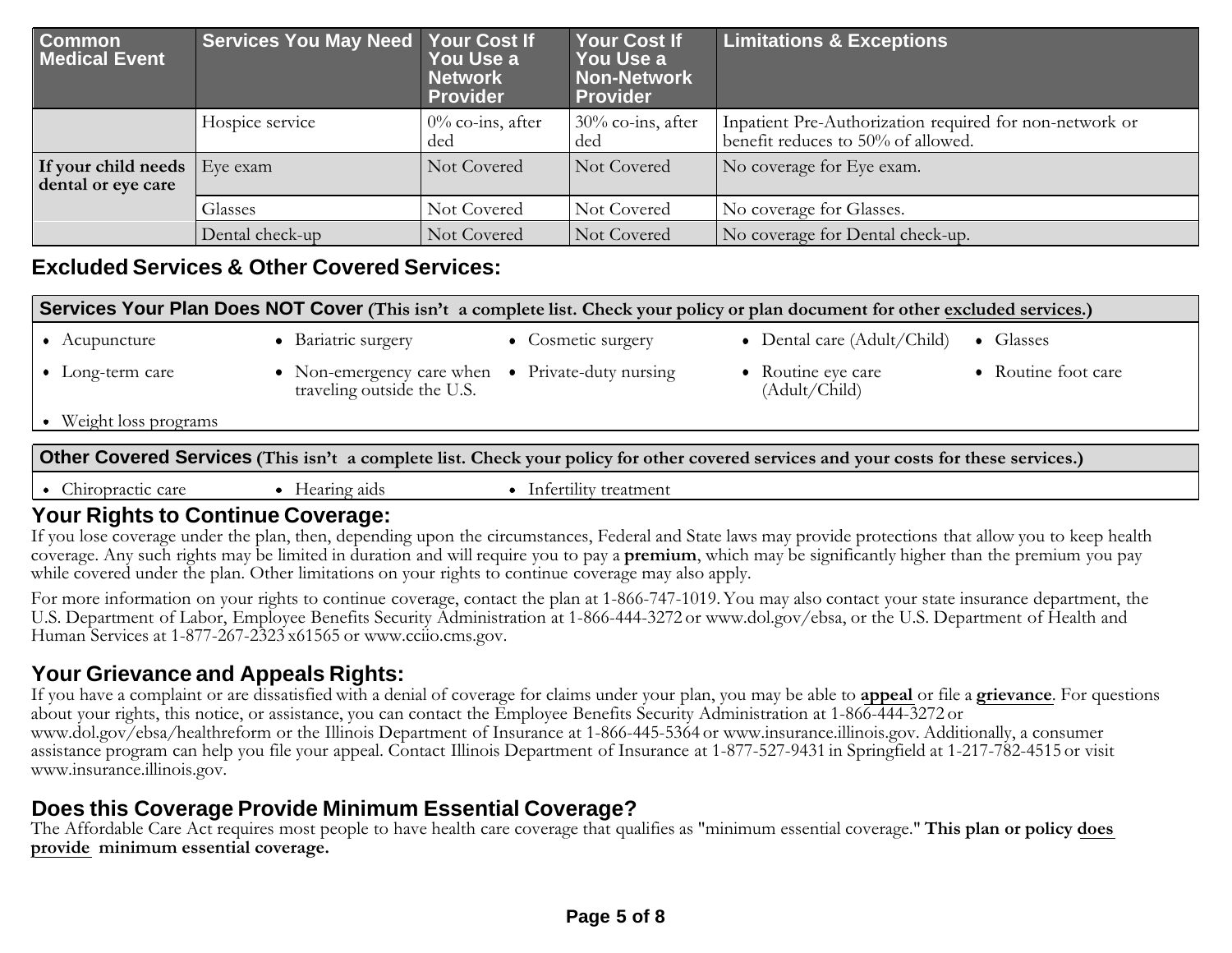# **Does this Coverage Meet the Minimum Value Standard?**

The Affordable Care Act establishes <sup>a</sup> minimum value standard of benefits of <sup>a</sup> health plan. The minimum value standard is 60% (actuarial value). **This health coverage does meet the minimum value standard for the benefits it provides.**

# **Language Access Services:**

Kung kailangan ninyo ang tulong sa Tagalog tumawag sa 1-866-673-6293 如果需要中文的帮助,请拨打这个号码 1-866-673-6293

Dinek ehgo shika at' ohwol ninisingo, kwiijigo holne' 1-866-673-6293 Para obtener asistencia en Español, llame al 1-866-673-6293

To see examples of how this plan might cover costs for a sample medical situation, see the next page.  $\_\_$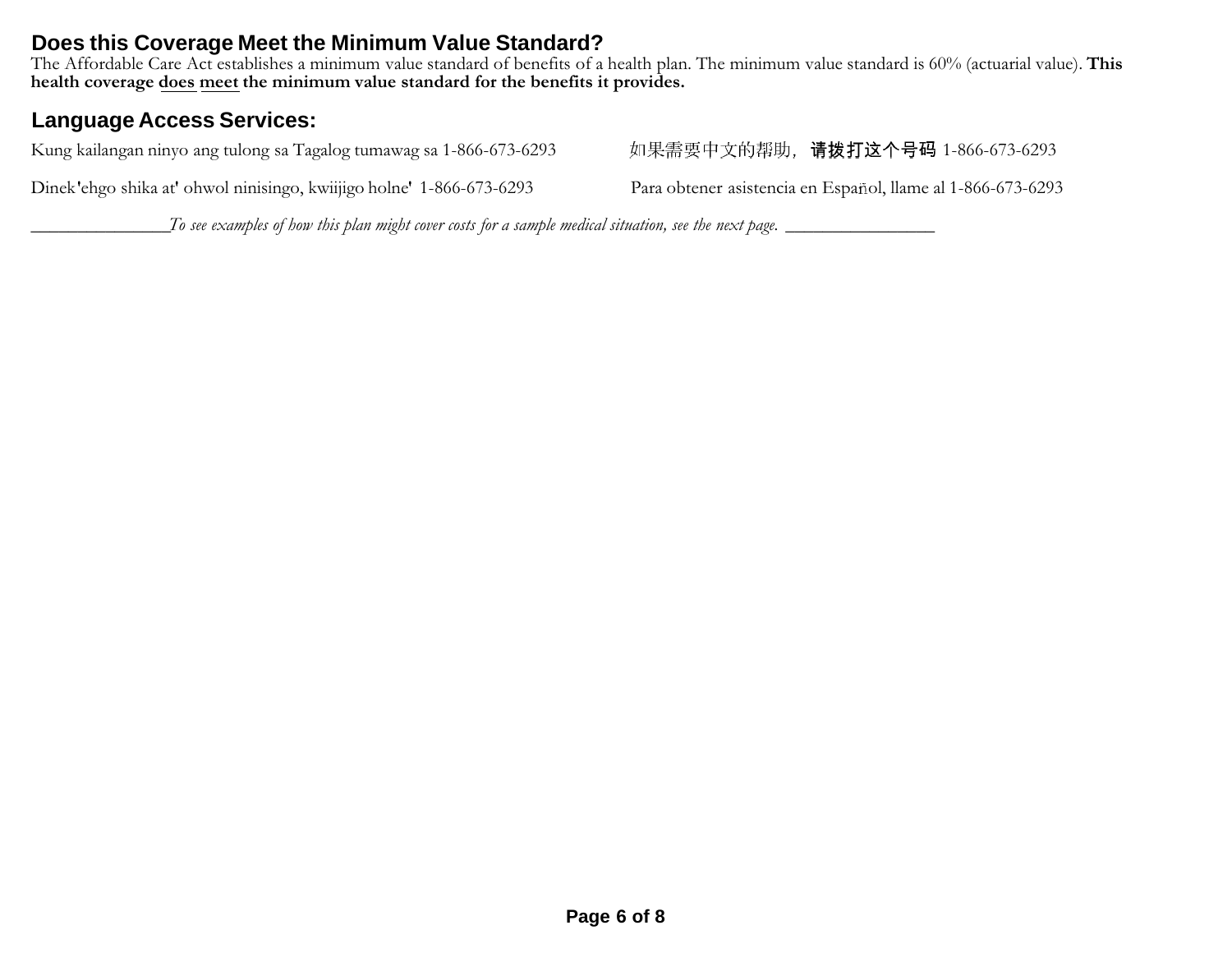# **About these Coverage Examples:**

These examples show how this plan might cover medical care in given situations. Use these examples to see, in general, how much financial protection <sup>a</sup> sample patient might ge<sup>t</sup> if they are covered under different plans.



**This is not a cost estimator.**

Don't use these examples to estimate your actual costs under this plan. The actual care you receive will be different from these examples, and the cost of that care will also be different.

See the next page for important information about these examples.

**Having <sup>a</sup> baby** (normal delivery)

- **Amount owed to providers:** \$7,540
- **Plan pays** \$4,820
- **Patient pays** \$2,720

#### **Sample care costs:**

| Vaccines, other preventive<br>Total | \$40<br>\$7,540 |
|-------------------------------------|-----------------|
| Radiology                           | \$200           |
| Prescriptions                       | \$200           |
| Laboratory tests                    | \$500           |
| Anesthesia                          | \$900           |
| Hospital charges (baby)             | \$900           |
| Routine obstetric care              | \$2,100         |
| Hospital charges (mother)           | \$2,700         |

### **Patient pays:**

| Deductibles          | \$2,500 |
|----------------------|---------|
| Copays               | \$20    |
| Coinsurance          | \$0     |
| Limits or exclusions | \$200   |
| Total                | \$2,720 |

#### **Managing type 2 diabetes** (routine maintenance of a well-controlled condition)

- **Amount owed to providers:** \$5,400
- **Plan pays** \$2,320
- **Patient pays** \$3,080

#### **Sample care costs:**

| Prescriptions                     | \$2,900 |
|-----------------------------------|---------|
| Medical Equipment and<br>Supplies | \$1,300 |
| Office Visits and Procedures      | \$700   |
| Education                         | \$300   |
| Laboratory tests                  | \$100   |
| Vaccines, other preventive        | \$100   |
| Total                             | \$5,400 |

## **Patient pays:**

| Deductibles          | \$2,500 |
|----------------------|---------|
| Copays               | \$500   |
| Coinsurance          | \$0     |
| Limits or exclusions | \$80    |
| Total                | \$3,080 |